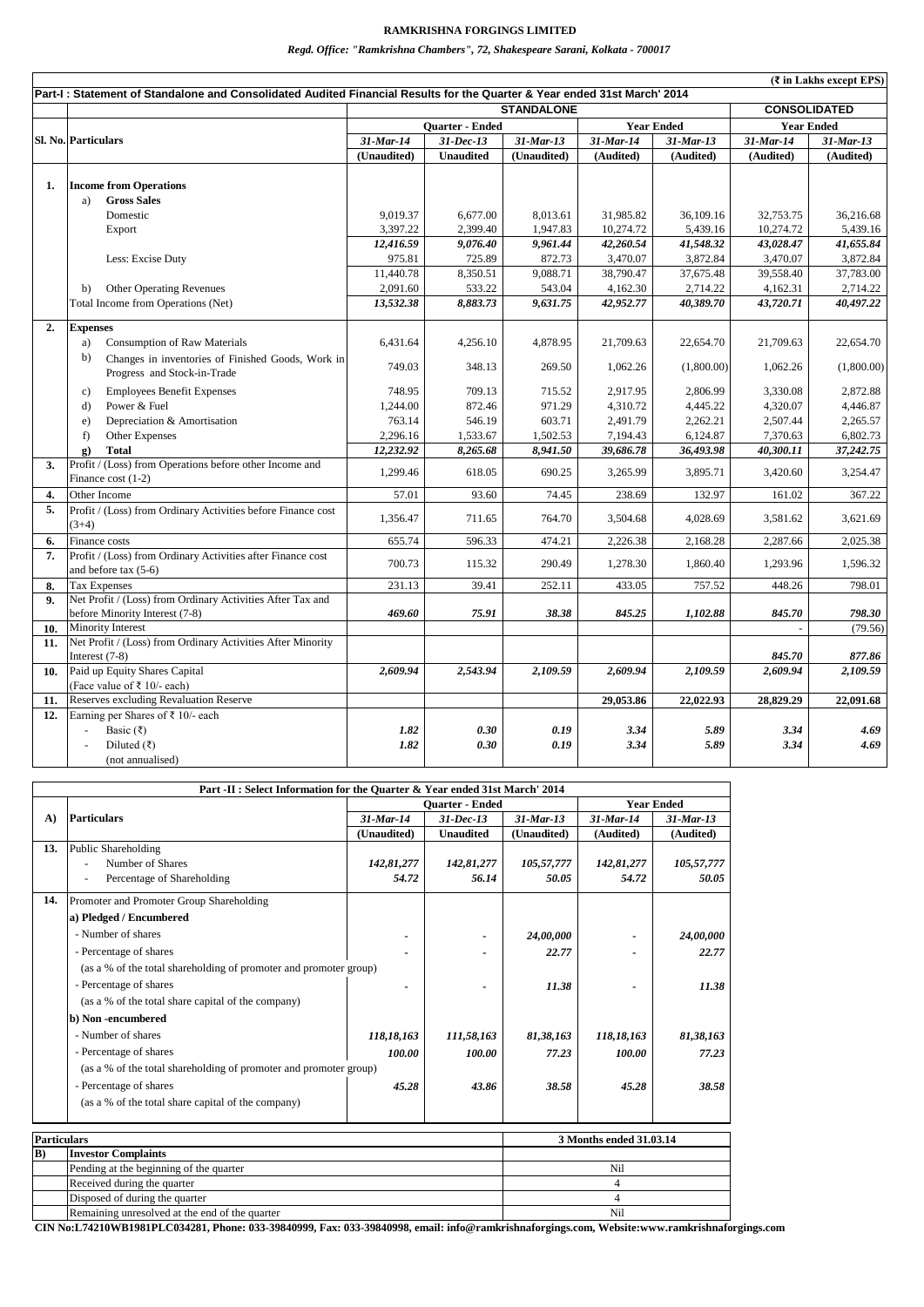## **Notes:**

- 2 The above Audited Financial Results as reviewed by the Audit Committee were approved by the Board of Directors at its meeting held on 19th May, 2014.
- 3 The figures for three months ended 31/03/2014 and 31/03/2013, are the balancing figures between audited figures in respect of the full financial year and the publised year to date figures upto nine months of the relevant financial year.
- 4 The Board of Directors has recommended a dividend of ₹ 1 Per share of face value of Rs. 10/- each aggregating to Rs 305.35 lakhs (including Corporate Dividend Tax of Rs. 44.36 lakhs) for the year ended 31/03/2014.
- 5 The Company operates only in one Segment i.e Forgings.
- 6 The Company has paid a managerial remuneration of ₹ 338.29 Lakhs and ₹ 354.48 Lakhs during the financial year 2012-13 and 2013-14.Out of which an amount of ₹ 120.48 lakhs and ₹ 191.72 Lakhs is in excess of the limits as laid down in the section 309(3) read with schedule XIII of the Companies Act,1956 for the financial year 2012-13 and 2013-14 respectively. Since the payment of the remuneration in excess of the limits requires approval of the Central Government the Company has made an application to the Central Government and the approval is awaited.
- 7 The Company had the balance of ₹ 486.46 Lakhs lying in the banks and during the quarter the company has received an amount of ₹ 643.50 Lakhs from M/s. Eastern Credit Capital Private Limited by issue and allotment of 6,60,000 equity shares by conversion of 6,60,000 warrants ata price of ₹ 130/- per share. Out of the above the Company has utilised an amount of ₹ 749.44 lakhs for the Project and the balance amount of ₹ 380.52 lakhs is lying with the banks. On account of the allotment of 6,60,000 shares the Issued, Subscribed and Paid up Share Capital of the Company has increased to ₹ 2,609.94 lakhs.
- 8 The company has recognised a capital subsidy (in the form of sales tax refund) of ₹ 516.90 lakhs during the year under Jharkhand Industrial Policy, 2001 which has been credited to Capital Reserve.
- 9 The consolidated Financial Results are prepared as per applicable accounting standards notified under Companies (Accounting Standard) Rules 2008
- 10 Figures for the previous periods have been regrouped, wherever necessary, to conform to the figures of the current period.

For the Order of the Board

**Place: Kolkata. Dated: 19th day of May, 2014.**

Naresh Jalan (Managing Director)